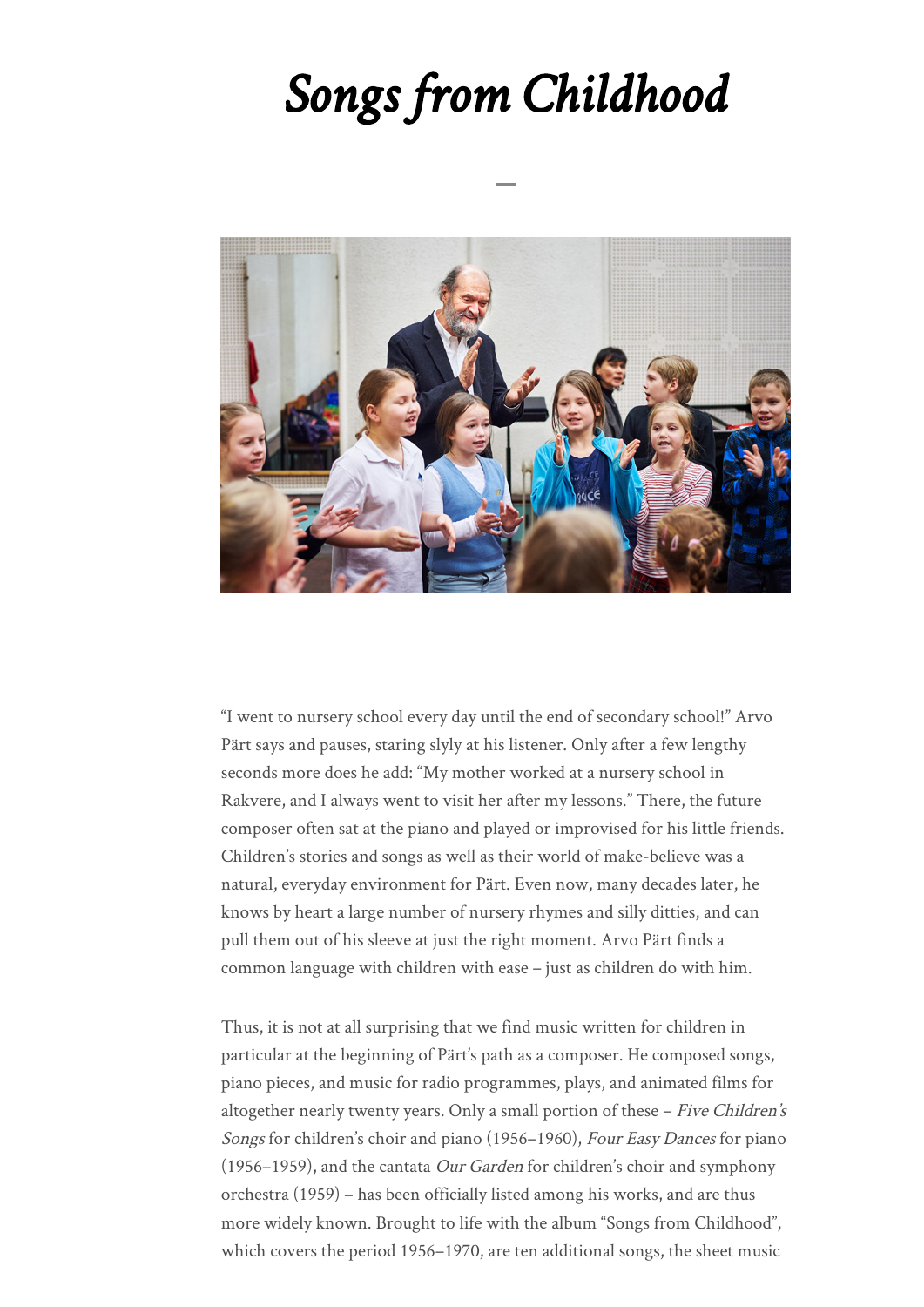for which sat on the shelves of the archives at the Estonian Theatre and Music Museum and the Arvo Pärt Centre until now.

## *"I suppose they did their tricks up on stage and I did mine at the piano."*

Arvo Pärt



Pärt's first job was also connected to children and youth. In the second half of the 1950s, as a student at the Tallinn School of Music and later the Tallinn Conservatory, he earned pocket money by accompanying on piano the theatre club of the Tallinn Palace of the Pioneers (now the Kullo hobby centre). Pärt came to the theatre at the invitation of Salme Lauren, who was then director of the theatre club and for whose translated, written, and staged plays Pärt composed a large amount of music in those years. Most of this music came about by way of direct improvisation, and never actually ended up as sheet music. "I suppose they did their tricks up on stage and I did mine at the piano,"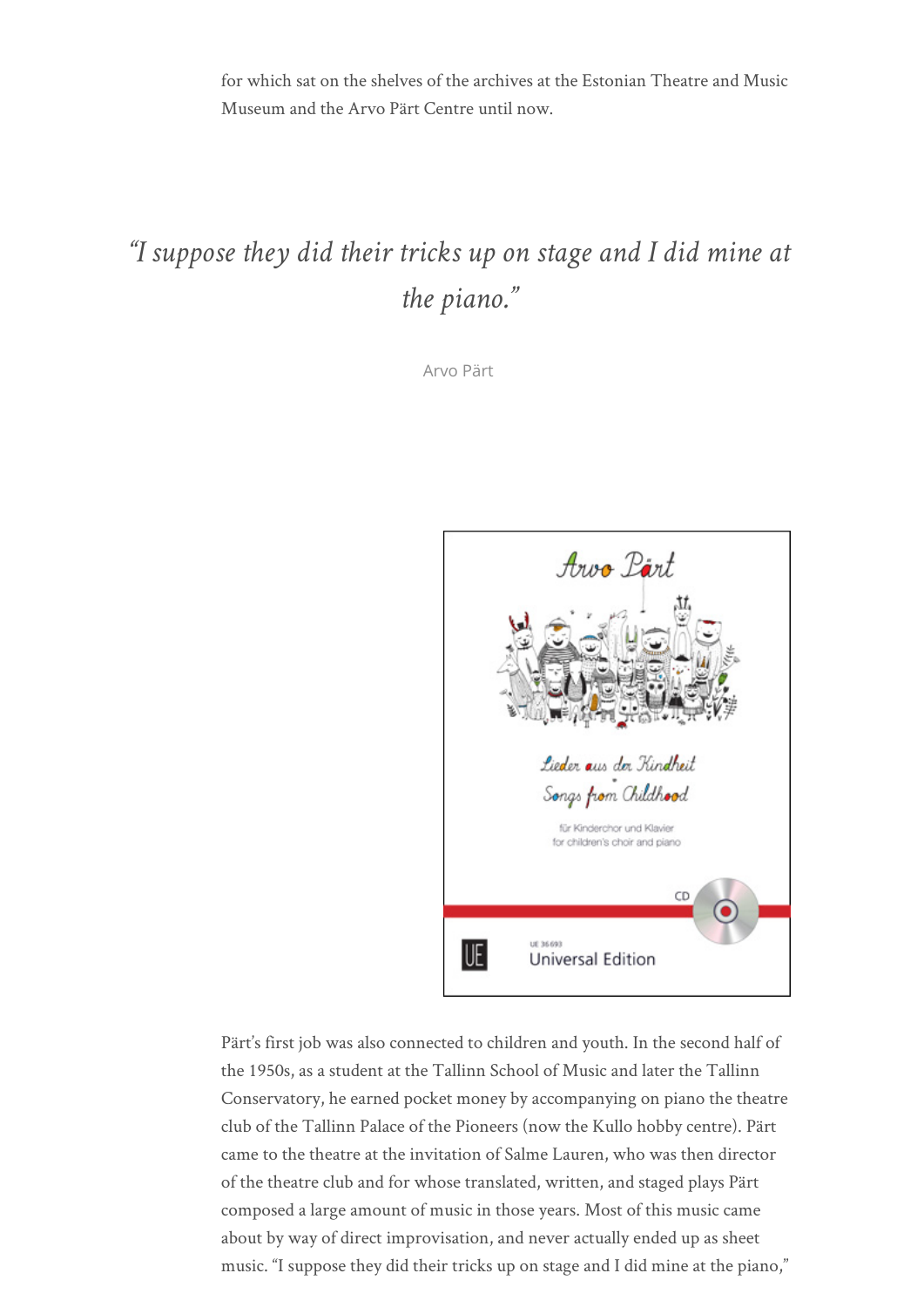the composer has later recalled. Among those pieces are Arvo Pärt's earliest known works – composed more than half a century ago over the period 1956–1960, their exact dates unknown. The miniatures, which were hastily scribbled out at practices and only later given their more polished forms, possess the spontaneous, playful spirit amid which they were born. Simple, genuine, and sensitive, they contain something timeless that is comprehendible and familiar even for the children of today.

A large number of the tracks on *Songs from Childhood* indeed originate from music meant to accompany children's plays. Thus, Firefly's Song, Frogs, Ladybird's Song, and Summer Waltz, as well as the beloved piano piece Butterflies were written for Lauren's play Adventure in the Woods. The composer selected the first three songs for his 1960 cycle Tykes' Songs, later titled Five Children's Songs, which he dedicated to his mother.

The five songs also include The Doll Has No Name and I Am Already Big. Even many adults of today certainly remember from their own childhoods the opening words of I Am Already Big (which is probably Pärt's most wellknown children's song). The song was written for the youngest section of the Estonian Radio children's ensemble at the request of Kiira Kahn, then editor of children's programmes at Estonian Radio. As Kahn recalls, the song was written completely spontaneously and using lines from a poem found by chance before a practice. Pärt, who worked as a sound director at Estonian Radio from 1958–1967, was also the piano accompanist for the children's ensemble for a while, naturally often performing along with the children in the first radio recordings of his songs. As such, Songs from Childhood is a great bridge between child radio singers then and now, since the Estonian Radio children's ensemble (then directed by Eda Neider) is the predecessor to the present-day Children's Music Studio of Estonian Radio.

Pärt also wrote several songs and piano pieces for Erika Tatsch's children's play The Lost Picture Book. Taking the stage in the play (emerging from the pages of a book that fell out of Santa Claus' sack and into the woods) are wellknown fairy-tale figures, including Hansel and Gretel, Snow White and the seven dwarfs, the wicked witch, and many others. Until now, fairy-tale songs represented on the official list of Pärt's works only included his piano pieces Puss in Boots and Little Red Riding Hood. This album adds to those with the solo song Sleeping Beauty and the choral pieces Where Are You, Father Christmas? and The Book. It is interesting to note that in the latter song, music written in the late 1950s meets text composed only in the autumn of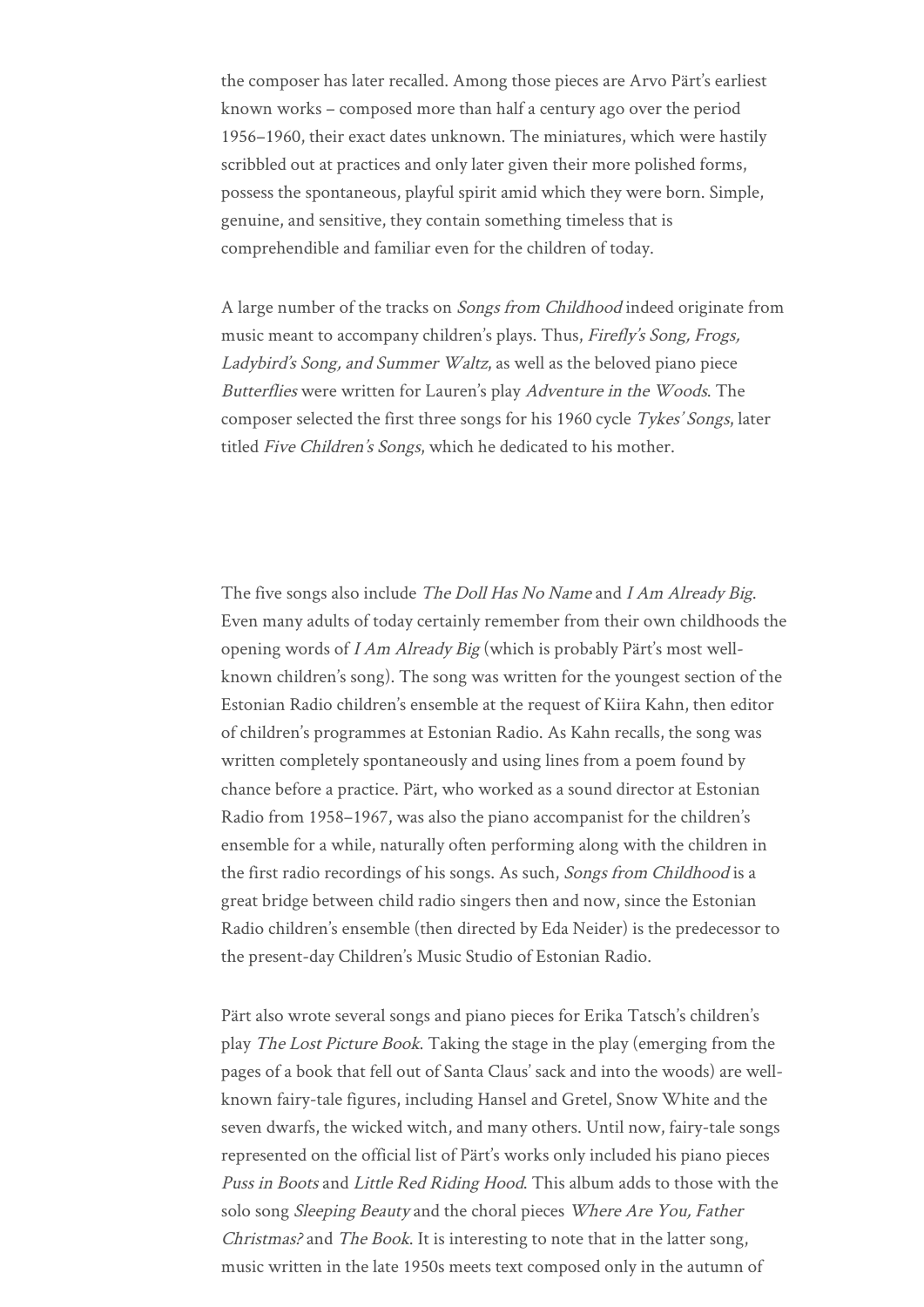2014. Specifically, Leelo Tungal, one of Estonia's most beloved children's poets, wrote new lyrics for the play's final song. Both the play The Lost Picture Book and Pärt's music composed for it were published in the 1962 collection Christmas Selection I, and were afterwards frequently performed on stage. Performances were given primarily as a part of school and theatre club New Year and Christmas party programmes, but the songs were formerly unknown as independent pieces of music.

More recognisable as stand-alone songs are perhaps the winter tunes Santa Claus and Let the Snow Swish. Both were published in the 1962 collection of Estonian composers' pieces titled Songs for New Year, and were also published repeatedly in school songbooks.



By the early 1960s, Arvo Pärt had become a recognised composer whose works (Necrology, his first symphony, Perpetuum mobile, and others) were played regularly in concert halls and on the radio. In addition to symphonic and other concert music, he actively composed film soundtracks during the sixties and the seventies, which included the music for nearly twenty puppet and animated films. One of his first jobs at the Tallinnfilm studio was writing the music for Heino Pars' puppet-animation film The Little Motor-Scooter in 1962. The film's main character is a brave little motor-scooter, who falls out of a truck's cargo of toys and has to find the way to children on his own, wandering through forests and the city. Pärt wrote an imaginative audio layer for the film's colourful scenes, which also includes one song. Eno Raud's text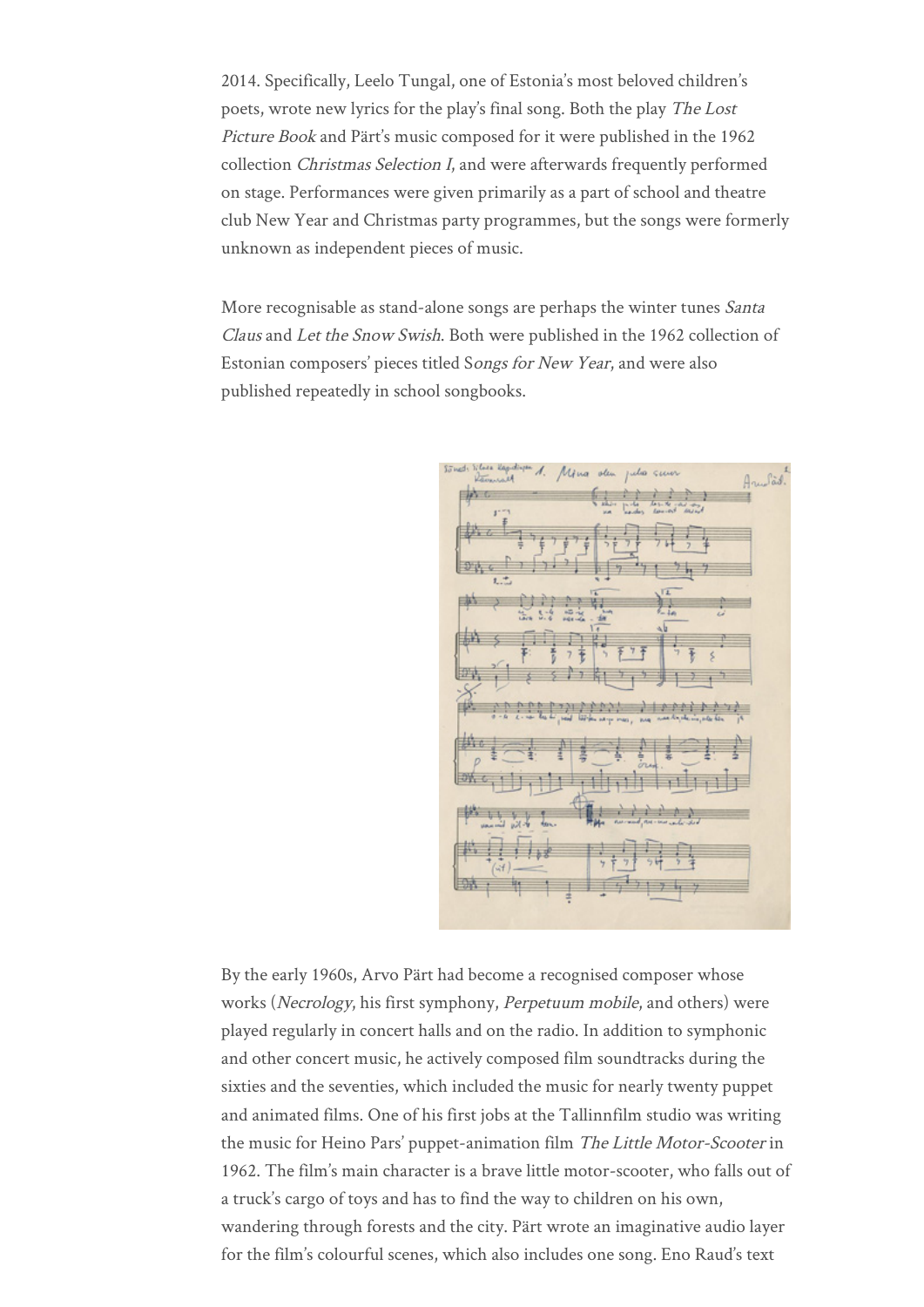was complemented with a couple of instructive verses penned by Leelo Tungal for this album, giving the song a new form – thus, the song The Little Motor-Scooter has begun its own life independent of the film for the very first time.

Alongside the nature-themed *Operator Kõps* tetralogy, the 1970 puppetanimation films Atom-Boy and Atom-Boy And the Thugs (directed by Elbert Tuganov at the Tallinnfilm studio) certainly feature some of Pärt's most recognised music. The films – fairy tales of the technological age – are about the tiny atomboy Aatomik, who learns how to control his immense power and help people in doing so. There is also a fun story connected to Aatomik's song in the film. Specifically, Els Himma, who was supposed to sing Aatomik's parts, was unable to come to the studio on recording day, and so was substituted by Eri Klas – a famed conductor and Arvo Pärt's good friend. However, viewers have no idea that anything changes, because the song is distorted in the film and played several octaves higher.

In the 1960s, Pärt was also a musical designer at the Estonian State Puppet Theatre, writing music for altogether seven productions. Interestingly, both Pärt's first and last works for the Puppet Theatre have ended up on this album. The brisk Road to School is from Dagmar Normet's children's play Treasure Hunters, which featured characters hailing from different books and ages – such as Kiir and Toots from the classic Estonian novel Spring by Oskar Luts, Tom Sawyer, and others.

The album's only instrumental piece, Mommy's Kiss (initially titled In Front of the Curtains) comes from a well-known Elar Kuus' children's play of the same name, which tells the story of a splendid bunny family. Mommy's kiss is a powerful secret weapon for the bunny children – it makes them braver and protects them from all kinds of dangers. Arvo Pärt has said that this symbol contains a deeper meaning: "When a child leaves home in the morning, he or she always gets a mother's kiss or a hug for the road. But actually, it is for their entire life – like a mother's blessing."

Mommy's Kiss for piano as well as all the songs on the album are dedicated to Arvo Pärt's mother.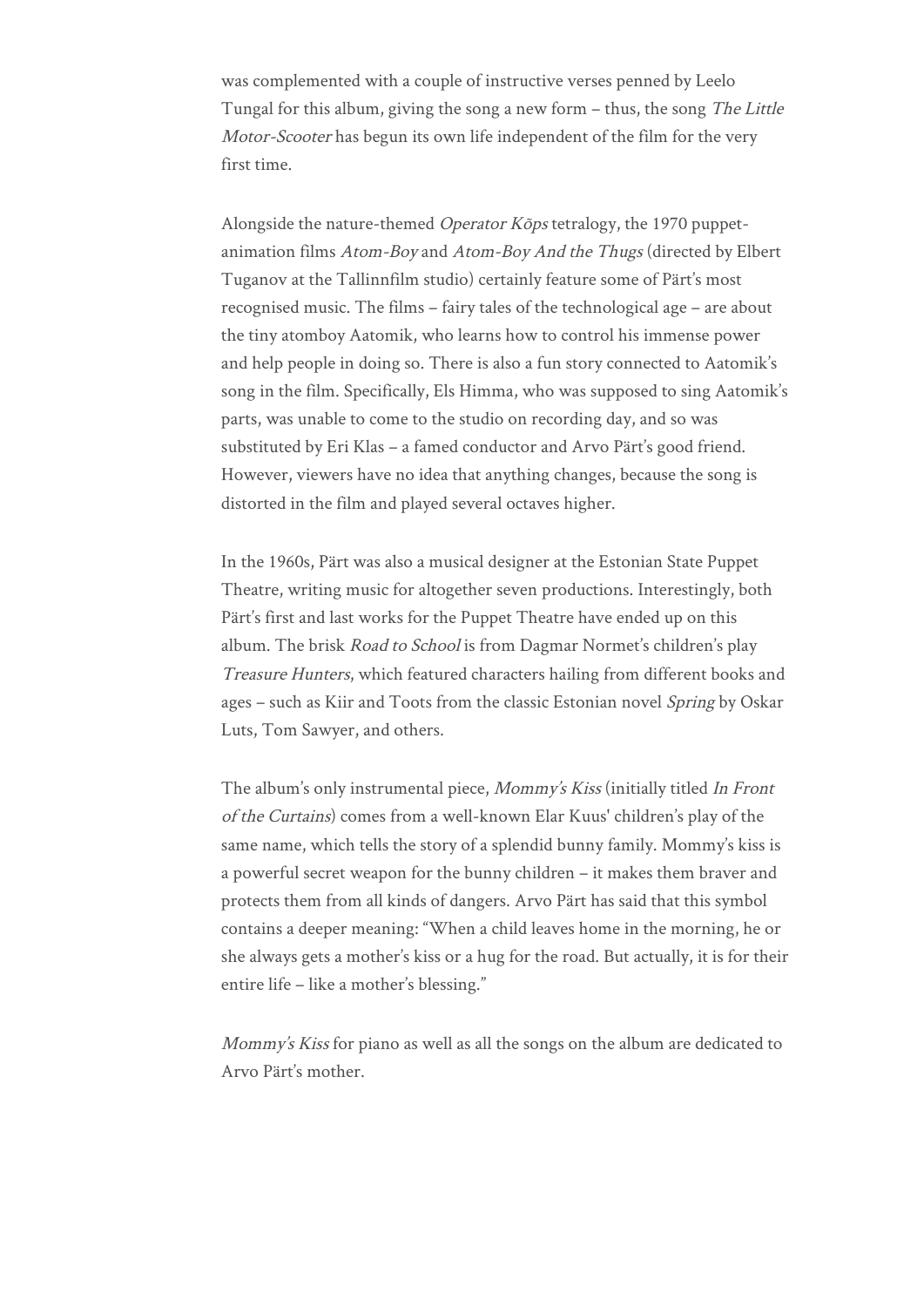

The initiative to compile the album *Songs from Childhood* came from singer and conductor Kadri Hunt, who was looking for an opportunity to record Arvo Pärt's children's works with the Children's Music Studio of Estonian Radio, as well as in order to include the music in the repertoires of Estonian youth and children's choirs more widely. At her proposal, in early 2014 Pärt selected songs not only from his earlier-printed scores, but also from his manuscripts, and re-arranged the vocal parts.

A large portion of the music that you will hear on this album was born as onepart songs with piano accompaniment, and can be performed as such in the future, too. However, new and colourful instrumental arrangements of reductions and songs scattered throughout the sheet music for film soundtracks were made by composer Tauno Aints in collaboration with Arvo Pärt. All arrangements are also listed as backing tracks – foremost for the benefit of music teachers, as well as to give children the opportunity to practice with full accompaniment at home. At the same time, Arvo Pärt himself has said that Tauno Aints' successful arrangements performed by talented interpreters are such a pleasure to listen to as independent music that they can be regarded as little instrumental pieces in themselves instead of simple singing accompaniments.

In the course of compiling this album, it became clear that Arvo Pärt's pieces here have literally been childhood songs and stories for several generations in Estonia by way of theatre performances, animated films and school songbooks. They bring cheer not only to musical children of today, but have a special nostalgic value for many contemporary mothers and fathers, as well as